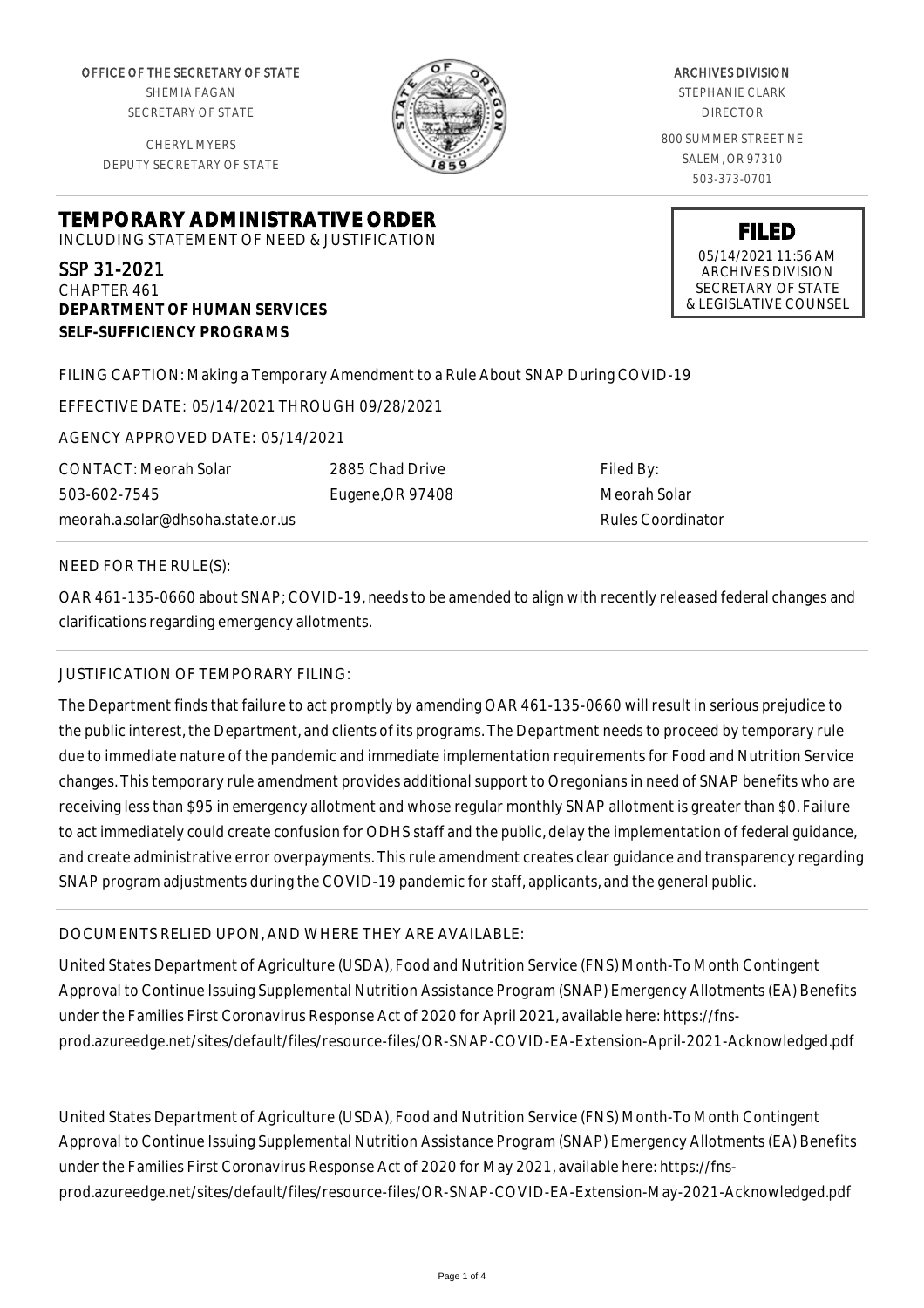Food and Nutrition Service SNAP Emergency Allotments Guidance, available here: https://www.fns.usda.gov/snap/emergency-allotments-guidance-040121

Communications between FNS and the Oregon SNAP Policy Analyst Team available from the Oregon SNAP Policy Analyst Team.

AMEND: 461-135-0660

SUSPEND: Temporary 461-135-0660 from SSP 30-2021

RULE SUMMARY: OAR 461-135-0660 about SNAP; COVID-19, is being amended to align rule with recently released federal requirements regarding SNAP emergency allotments. These changes retroactively increase the minimum emergency allotment for certain benefit groups to \$95 monthly, beginning April 2021. These changes also end emergency allotments to benefit groups whose regular SNAP allotment is \$0 monthly, beginning May 2021.

CHANGES TO RULE:

461-135-0660

SNAP; COVID-19

The provisions in this rule apply to the SNAP program.¶

(1) The Department suspends the following rule sections regarding the SNAP program as provided in this rule:¶ (a) OAR 461-115-0230(3), and¶

(b) OAR 461-135-0520(2) and (6).¶

(2) The Department amends the following rules and rule sections regarding the SNAP program as provided in this rule:¶

(a) OAR 461-115-0020(2),¶

(b) OAR 461-115-0450(1) and (2),¶

(c) OAR 461-135-0570(3), and¶

(d) OAR 461-170-0102.¶

(3) Per the Families First Coronavirus Act, Title 3, Section 2301:¶

(a) SNAP time limit work requirements for ABAWDs (see OAR 461-135-0520) are temporarily waived.¶

(b) ABAWDs will not be subject to earning countable months (see OAR 461-135-0520). ¶

(4) An individual who the Department has determined is mandatory (see OAR 461-130-0305) will be granted "good cause" (see OAR 461-130-0327) if the reason for not accepting employment or for leaving a job was due to the individual's concerns regarding their health due to the COVID-19 pandemic. ¶

(5) Notwithstanding OAR 461-115-0450, the Department may extend a certification period (see OAR 461-001- 0000) before the certification period ends: ¶

(a) Not to exceed 6 months, when the certification period ends in the months of March, April, May, or June of 2020.¶

(b) When the certification period ends in October or November 2020:¶

(A) The certification period is extended to April 30, 2021, for a filing group with a certification period of 12 or fewer months.¶

(B) The certification period is extended to October 31, 2021, for a filing group with a certification period of 24 months.¶

(c) When the Mid-Certification Review is due in the months of October, November or December 2020, the Department waives the requirement to submit the Review and:¶

(A) The certification period is extended to October 31, 2022 and the Mid-Certification Review is due in October 2021, for a filing group with a Review due in October or November 2020.¶

(B) The certification period is extended to December 31, 2022 and the Mid-Certification Review is due in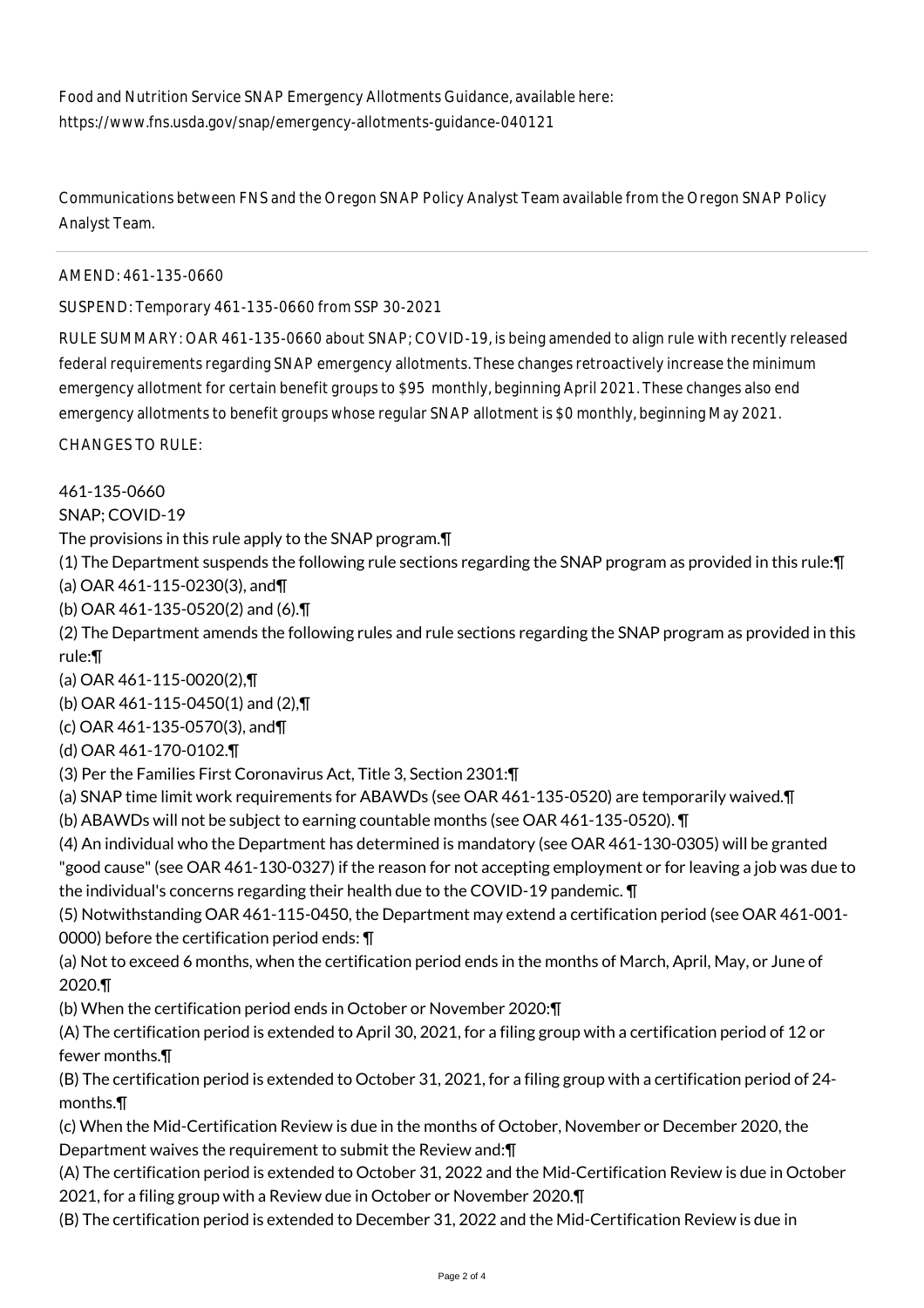December 2021, for a filing group with a Review due in December 2020.¶

(d) When the certification period ends in December 2020:¶

(A) The certification period is extended to June 30, 2021 for a filing group with a certification period of 12 or fewer months.¶

(B) The certification period is extended to December 31, 2021 for a filing group with a certification period of 24 months.¶

(e) When the certification period ends in the months of February or March 2021 and the certification period of the filing group has not been previously extended by the Department:¶

(A) Not to exceed 6 months when the only countable income is TANF program benefits or TANF program benefits and Social Security benefits.¶

(B) Not to exceed 12 months when the only countable income is Social Security benefits.¶

(6) Notwithstanding OAR 461-170-0102, the Department waives the requirement to submit an "Interim Change Report" or a "Mid-Certification Review" in order to continue receiving benefits: ¶

(a) When the Interim Change Report or Mid-Certification Review is due in the months of March, April, May, or June of 2020.¶

(b) When the Interim Change Report is due in the months of October, November, or December of 2020.¶

(7) Emergency allotments (supplements) are permitted through USDA waiver under Families First coronavirus Response Act of 2020. The Department may issue an emergency allotment of SNAP benefits for any months approved for an emergency allotment by the Food and Nutrition Service, with the following limitations:¶ (a) The emergency allotment does not change the benefit level, calculated under OAR 461-160-0400, for the benefit group (see OAR 461-110-0750).¶

(b) The emergency allotment shall be issued on a date determined by the Department, not subject to OAR 461- 165-0100.¶

(c)  $\pm$ Beginning April 2020, and except as provided in paragraphs (A) and (B) of this subsection, the amount of the emergency allotment shall be the difference between the benefit level calculated under OAR 461-160-0400 and the maximum Payment Standard for the number of individuals in the benefit group. If there is no difference, no emergency allotment shall be issued. ¶

(A) Beginning April 2021, if the difference calculated equals an amount less than \$95, the amount emergency allotment shall be \$95.¶

(B) Beginning May 2021, if the benefit level calculated under OAR 461-160-of a benefit group is \$0, no emergency allotment shall be issued.¶

(d) When the Food and Nutrition Service makes a change that ends, reduces, or suspends the emergency allotment:¶

(A) No decision notice (see OAR 461-001-0000) is required. The Department is not required to mail a notice of intended action.¶

(B) The Department shall publicize the change using one or more of the following methods: ¶

(i) Informing the public through the news media. ¶

(ii) Placing posters in the offices that serve affected individuals, in the locations where SNAP is issued, and at other sites frequented by individuals receiving SNAP. ¶

(iii) Mailing a general notice to the households of affected recipients.¶

(e) Excepting an overpayment (see OAR 461-195-0501), there is no right to hearing to dispute emergency allotment and no right to continuing benefits.¶

(8) For applications with a filing date (see OAR 461-115-0040):¶

(a) Established from March 23, 2020 to February 28 June 30, 2021, the Department waives the requirement under OAR 461-115-0020 section (1) to meet the interview requirements in order to complete the application process, and¶

(b) Established from March 23, 2020 to February 28 June 30, 2021, the Department suspends the requirement under OAR 461-115-0230(3)(b) to grant a face-to-face interview at the applicant's request.¶

(c) The provisions in this section are retroactively effective for applications with a filing date of March 23, 2020,